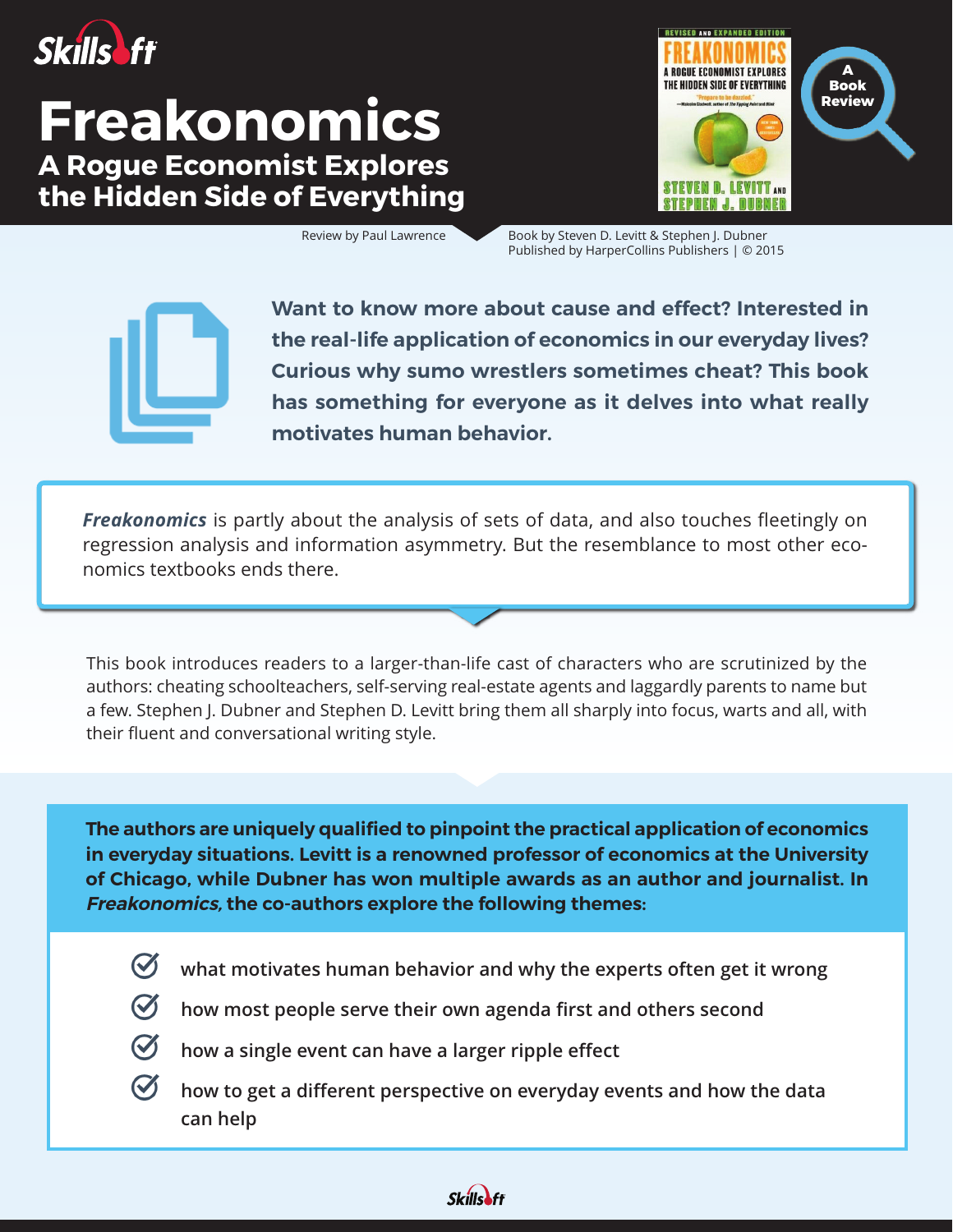

### **Initial Insights**

*Freakonomics* puts human nature under the microscope and uses empirical and statistical data to gain fascinating insights into what motivates us. The authors bring <sup>a</sup> range of everyday examples to our attention and in doing so they expose the worst, and the best, of the human condition.

**2**

### **sInvestigating What Motivates Uss**

*Freakonomics* contends that economics is all about incentives—and considers how we are rewarded or punished for our behavior in everyday interactions. The authors describe how we are all conditioned to react to positive incentives—for example, working hard at school to earn <sup>a</sup> reward from our parents or putting in long hours to climb the corporate ladder in return for social and financial benefits. They also look at how humans are conditioned to respond to negative incentives—for example, being subject to <sup>a</sup> traffic fine for speeding or missing out on promotion because of <sup>a</sup> poor work ethic. The case studies used are the result of rigorous research and data collection showing how incentives, both positive and negative, can result in behavior that can sometimes be quite bizarre.

The authors are adept at unpacking the statistical research dry data and presenting it in <sup>a</sup> conversational, often humorous writing style that brings the extremes of human behavior into such sharp relief that we cannot help but reflect on the particular set of incentives that drives our own attitudes and ambitions.

Levitt and Dubner skillfully probe the worst—and best—characteristics of the human condition in such <sup>a</sup> way that it gives all of us cause to ponder how our values and behavior are constantly influenced and informed, and occasionally compromised, by everyday economic, social, and moral incentives.

"The authors are adept at unpacking the statistical research dry data and presenting it in a conversational, often humorous writing style..."

#### **implications of Increased Access to Information**

*Freakonomics* demonstrates how specialists and experts in various vocations, like mechanics, lawyers, and insurance agents, no longer exclusively hold sole access to insider information in their respective fields since the advent of the Internet has put <sup>a</sup> wealth of information into the public domain. The authors reveal the consequences of this shift for all of us, using real-life examples ranging from the mundane, like car repairs, to the more unusual task of choosing <sup>a</sup> funeral casket.

The authors powerfully reiterate the impact that positive and negative incentives can have on human behavior. Information is power and the authors expertly demonstrate that point as they relate the fascinating account of how public perception of the white supremacist Ku Klux Klan movement was transformed from that of <sup>a</sup> sinister and powerful cabal to <sup>a</sup> slightly ridiculous and antiquated fringe movement when its innermost rituals and passwords were made public knowledge.

Thanks in large part to the Internet, the demystification of processes in certain industries has led to insider practices coming under public scrutiny, and the authors consider the consequences for readers in their daily lives.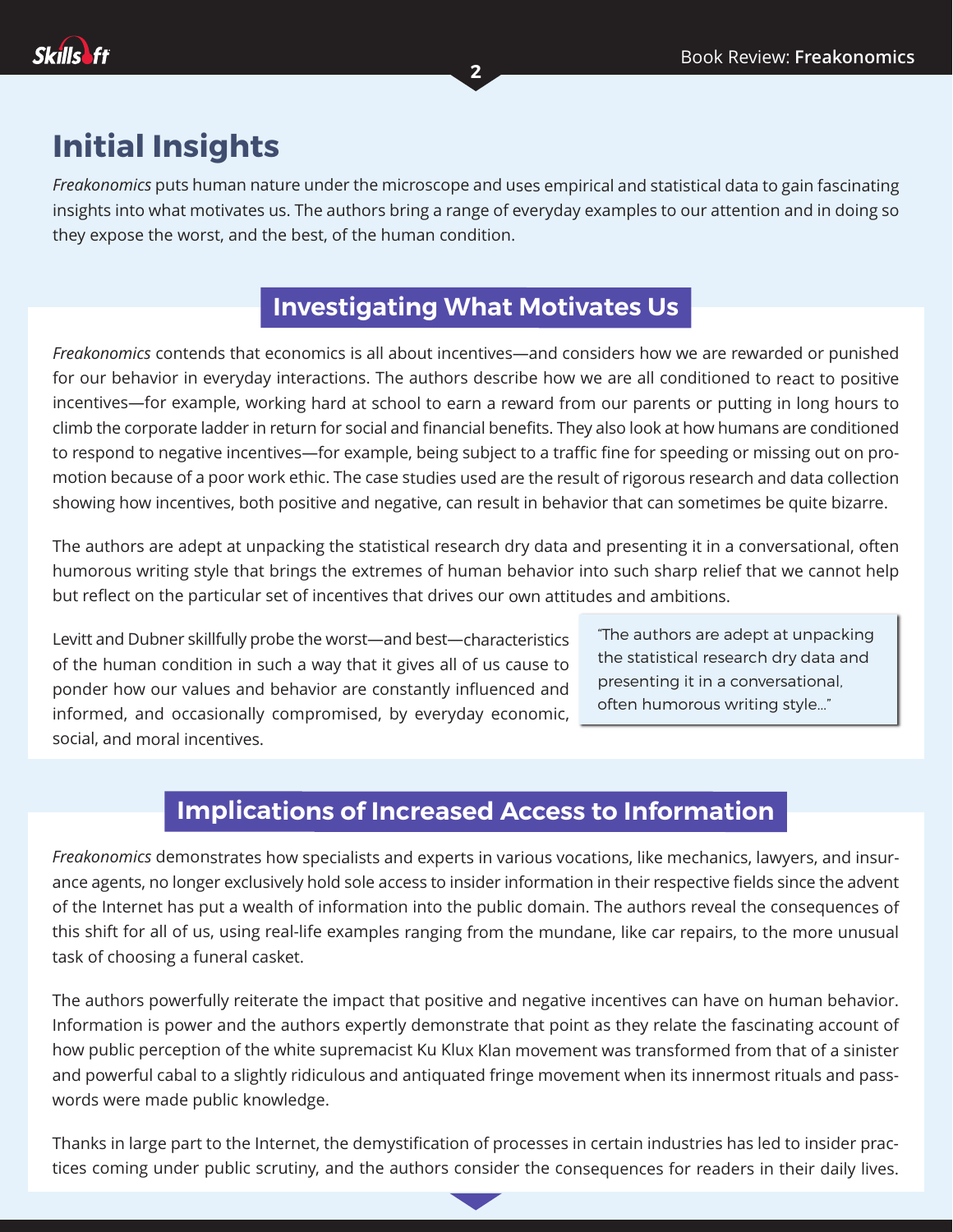Some specialists, for example estate agents, can still manipulate the available information to secure the best outcomes for themselves, rather than their clients. In other areas, like online dating sites however, individuals still have control of how much information they want to share and make publicly available and the authors share fas-

**3**

cinating insights based on the data into how male and female singles represent themselves in their profiles compared with the reality.

"The authors powerfully reiterate the impact that positive and negative incentives can have on human behavior."

*Freakonomics* will make you take <sup>a</sup> more critical look at how you choose to portray yourself to others in both your personal and professional life.

#### **Exploring the Socio-Economic Effects of Poverty**

The authors take <sup>a</sup> closer look at the scourge of inner-city gangs typical of many cities in the US, and they debunk the myth of the street-corner drug dealer loaded with disposable income from their ill-gotten gains. Data unearthed from the authors' well-researched studies yield rather surprising results. The structure of gangs conforms quite closely to capitalist operations, in that typically those close to the top of the organization make most of the income, while the rank and file earn comparatively very little.

Perhaps the most contentious claim made by the authors in *Freakonomics* is that the sudden drop in the crime rate in the USA from the middle of the 1990s can be linked to the legalization of abortion in the wake of the *Roe v. Wade* ruling by the Supreme Court in 1973. They argue that, at <sup>a</sup> stroke, this caused the pool of potential criminals to shrink because these future perpetrators of violent crime were typically raised by the many poor, teenage, usually single women who could now opt for legal abortions. Many contemporaries of the authors and reviews of *Freakonomics* dispute this claim, but once again the authors provide solid research to back up their contention.

However contentious some of their findings may be, there is no doubt that Levitt and Dubner succeed, in *Freakonomics,* in bringing dry statistics and economic data to vivid life by examining how the seemingly mundane everyday choices that individuals make can have <sup>a</sup> ripple effect through families, communities and even nations.

#### **Pondering Parenting**

where a university persuasively and the authors persuasively and the authors persuasively and  $\frac{1}{2}$ as the impact of school on the development of children and how much children read. The authors conclude that<br> Interestingly, the authors devote <sup>a</sup> large portion of *Freakonomics* to the subject of parenting. The authors question what contributes most to the development of <sup>a</sup> child and, most importantly, what parents can do, if anything, to stimulate the intellectual and personal development of their offspring. They also consider other variables, such parenting is less about what parents do than who they are.

In other words, the authors persuasively posit that genetics—more so than nurturing—determine the fate of <sup>a</sup> child. But the authors don't expect you to take their word for it. They outline eight factors based on their research that strongly link to improved test scores in children. Equally fascinating are the eight factors that do *not* correlate with increased child development, as evidenced by the research. This makes for engaging and compelling reading for any parent, or indeed any student of cognitive development.